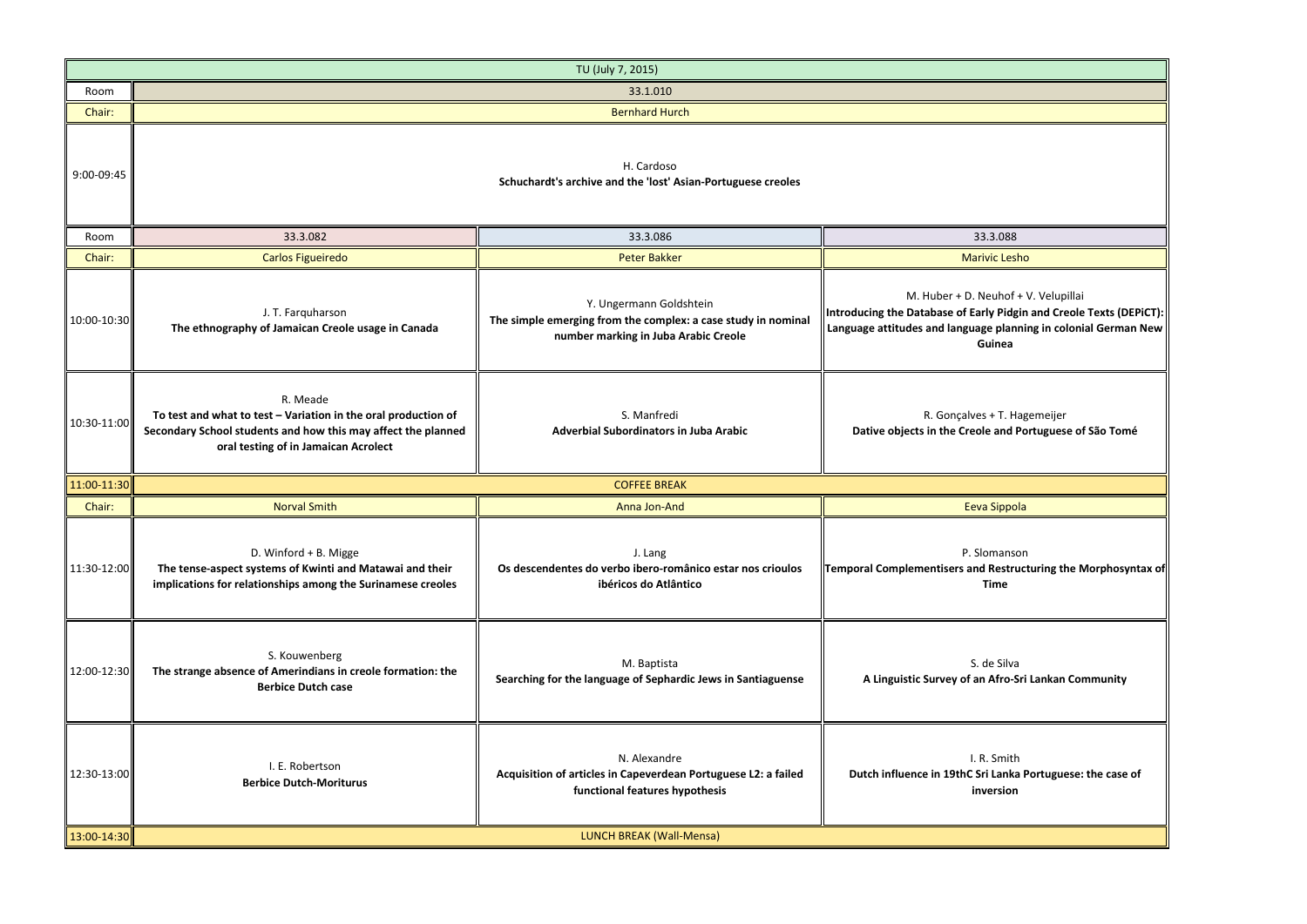**The Emergence of the increase in highly structure in highly struct in the structure in highly structured in the structure in high structure in the structure in highly structure in high structure in the structure in the st varieties**

**Inguages: Evidence from the Atlas le Language Structures** 

Bartens **Langua** communities of San Andrés **(Colombia) and Nicaragua**

**Morphost semantic complexity: Lexical semantic structures in Afro-Yungueño Spanish**

| TU (July 7, 2015) |                                                                                                                                                                       |                                                                                                                                                                                                            |                                                                                                      |
|-------------------|-----------------------------------------------------------------------------------------------------------------------------------------------------------------------|------------------------------------------------------------------------------------------------------------------------------------------------------------------------------------------------------------|------------------------------------------------------------------------------------------------------|
| Room              | 33.3.082                                                                                                                                                              | 33.3.086                                                                                                                                                                                                   | 33.3.088                                                                                             |
| 13:00-14:30       | LUNCH BREAK (Wall-Mensa)                                                                                                                                              |                                                                                                                                                                                                            |                                                                                                      |
| Chair:            | <b>Nick Faraclas</b>                                                                                                                                                  | <b>Paula Prescod</b>                                                                                                                                                                                       | <b>Rocky Meade</b>                                                                                   |
| 14:30-15:00       | J. Mücke<br>Language contact phenomena on the Isle of Corfu                                                                                                           | S. J. Delgado<br>The reconstructed phonology of seventeenth century sailors'<br>speech                                                                                                                     | A. Daval-Markussen<br>Refining the notion of bi-clans in cr                                          |
| 15:00-15:30       | B. Dorn<br>Croato-Italian language contact in letters addressed to Hugo<br>Schuchardt                                                                                 | N. Smith<br>Evidence for creole-type "Portuguese" in 17th century Surinam                                                                                                                                  | J. C. Clements<br>The emergence of form and structure in high<br>varieties                           |
| 15:30-16:00       | S. Goyette<br>What happened to Ingveonic?                                                                                                                             | M. Fernández<br>Zamboanga lingüística, 1719-1750                                                                                                                                                           | S. M. Michaelis<br>Inflectional complexity in creole languages: E<br>of Pidgin and Creole Language S |
| 16:00-16:30       | <b>COFFEE BREAK</b>                                                                                                                                                   |                                                                                                                                                                                                            |                                                                                                      |
| Chair:            | Ellen-Petra Kester                                                                                                                                                    | lan Smith                                                                                                                                                                                                  | Shihan de Silva                                                                                      |
| 16:30-17:00       | M. S. D. de Oliveira + L. T. L. Jorge + E. F. dos Santos<br>O 'sujeito' focalizado no português do Libolo e no caboverdiano<br>(Barlavento)                           | N. Quint + J. J. F. Nunez<br>A linguistic account of the translations of 'Le Petit Prince de Saint-<br>Exupéry' in two Portuguese Upper Guinea Creoles, Santiaguense<br><b>Capeverdean and Casamancese</b> | A. Bartens<br>Language ideologies in the creole commun<br>(Colombia) and Nicaragu                    |
|                   | P. Moore Neves + A. N. Baxter<br>   17:00-17:30   Representations of definiteness in the object Determiner Phrase of<br>the Afro-Brazilian dialect of Helvécia, Bahia | T. Veenstra<br><b>Copulas as Last Resort Roots</b>                                                                                                                                                         | D. Perez<br>Morphosyntactic simplicity meets semantion<br>semantic structures in Afro-Yungue         |
| 19:00             |                                                                                                                                                                       | <b>RECEPTION: Grazer Burg</b>                                                                                                                                                                              |                                                                                                      |

-Markussen **bi-clans in creole studies**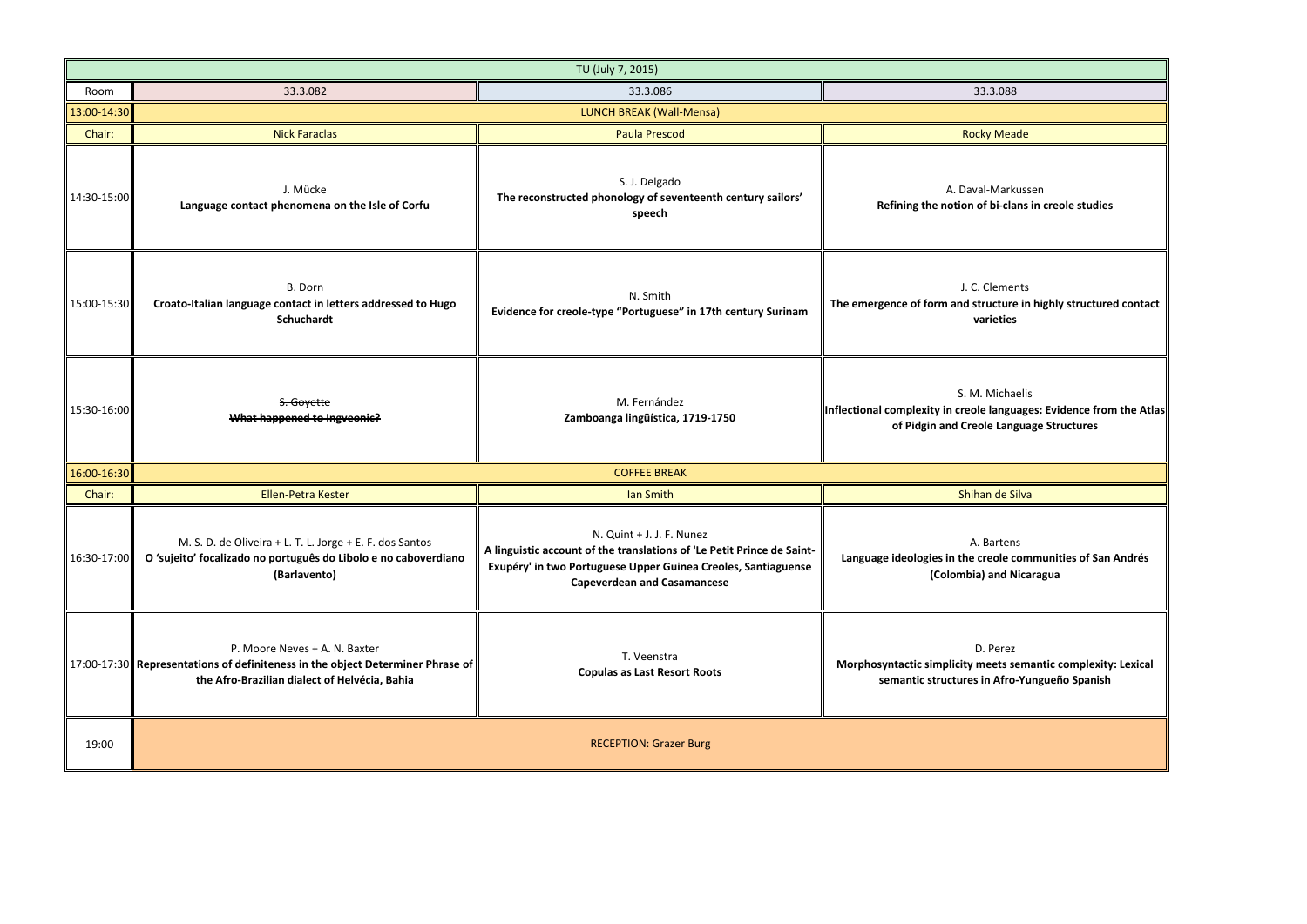M. Li **Macau Source and its implications** 

**Variação na concordância de género e número no SN do maquista**

. Arcodia **ment in Macanese** 

Ia + D. Perez **Is of endangered contact varieties – cal considerations** 

. Crescioni + G. Mejia + D. Rivera  $\cdot$  M. Oyola Rosario **The Cultivation of Ambiguity in the Afro-Atlantic Creoles**

Prescod **Elated languages: The case of English b**ed creoles

|             | WE (July 8, 2015)                                                                                                                                                                            |                                                                                                                                                |                                                                                                             |
|-------------|----------------------------------------------------------------------------------------------------------------------------------------------------------------------------------------------|------------------------------------------------------------------------------------------------------------------------------------------------|-------------------------------------------------------------------------------------------------------------|
| Room        | 33.3.082                                                                                                                                                                                     | 33.3.086                                                                                                                                       | 33.3.088                                                                                                    |
| Chair:      | J. Clancy Clements                                                                                                                                                                           | <b>Danae Perez</b>                                                                                                                             | <b>Emmanuel Schang</b>                                                                                      |
| 9:30-10:00  | C. Märzhäuser<br>Bare nouns in African varieties of Portuguese                                                                                                                               | P. Krämer + S. Moreira de Sousa<br>Across the oceans and through the Alps - The intellectual networks<br>of 19th century Creolistics           | M. Pinharanda Nune<br>Variação na concordância de género e núr                                              |
| 10:00-10:30 | C. F. G. Figueiredo + L. T. Lopes Jorge + M. Santos Duarte de Oliveira<br>O clítico "lhe" em relativas do Português do Libolo, Angola:<br>evidências de merge de beneficiário por traço edge | P. Stein<br>Oldendorp's Grammar, the original manuscript version: an<br>unknown masterpiece of early creolistics                               | M. Li<br>Macau Pidgin Portuguese: a new sourc                                                               |
| 10:30-11:00 | L. Álvarez López + A. Jon-And<br>Language Attitudes in Contact Settings: data from speakers of<br>Portuguese and Bantu languages in Cabinda, Angola                                          | P. Bakker + K. Fyhn Jacobsen<br>Simplified Congo in the Americas around 1800: foreigner talk,<br>pidgin or failed second language acquisition? | G. F. Arcodia<br>The Sinitic element in Ma                                                                  |
| 11:00-11:30 |                                                                                                                                                                                              | <b>COFFEE BREAK</b>                                                                                                                            |                                                                                                             |
| Chair:      | Sally J. Delgado                                                                                                                                                                             | <b>Susanne Michaelis</b>                                                                                                                       | Silvia Kouwenberg                                                                                           |
|             | S. Silva de Farias Araújo<br>$\ $ 11:30-12:00 A concordância verbal de número em variedades não europeias do<br>português                                                                    | R. Borges<br>The problem of Songhay classification as a (post)creole revisited                                                                 | E. Sippola + D. Pere<br>The documentation and analysis of endang<br>methodological consider                 |
| 12:00-12:30 | A. Krajinović Rodrigues<br>Verb system of Indo-Portuguese of the Malabar: diachrony and<br>sociolinguistic variation                                                                         | P. T. Roberge<br>Factivity and contrafactivity in the Cape Dutch Vernacular                                                                    | N. Faraclas + M. Ndimele + S. Crescioni<br>Betancourt + M. Oyola R<br>The Cultivation of Ambiguity in the A |
| 12:30-13:00 | A. Klimenkowa<br>Criollo/crioulo: the fatality of transatlantic birth                                                                                                                        | A. B. Baiden + N. Y. Ofori Gyasi<br>Word Formation Processes in Student Pidgin in Ghana                                                        | P. Prescod<br>'Intercomprehension" across related langu<br>based creoles                                    |
| 13:00-14:30 | LUNCH BREAK (Wall-Mensa)                                                                                                                                                                     |                                                                                                                                                |                                                                                                             |
| 14:00-20:00 | SOUTH STYRIA (incl. Conference Jause)                                                                                                                                                        |                                                                                                                                                |                                                                                                             |

aranda Nunes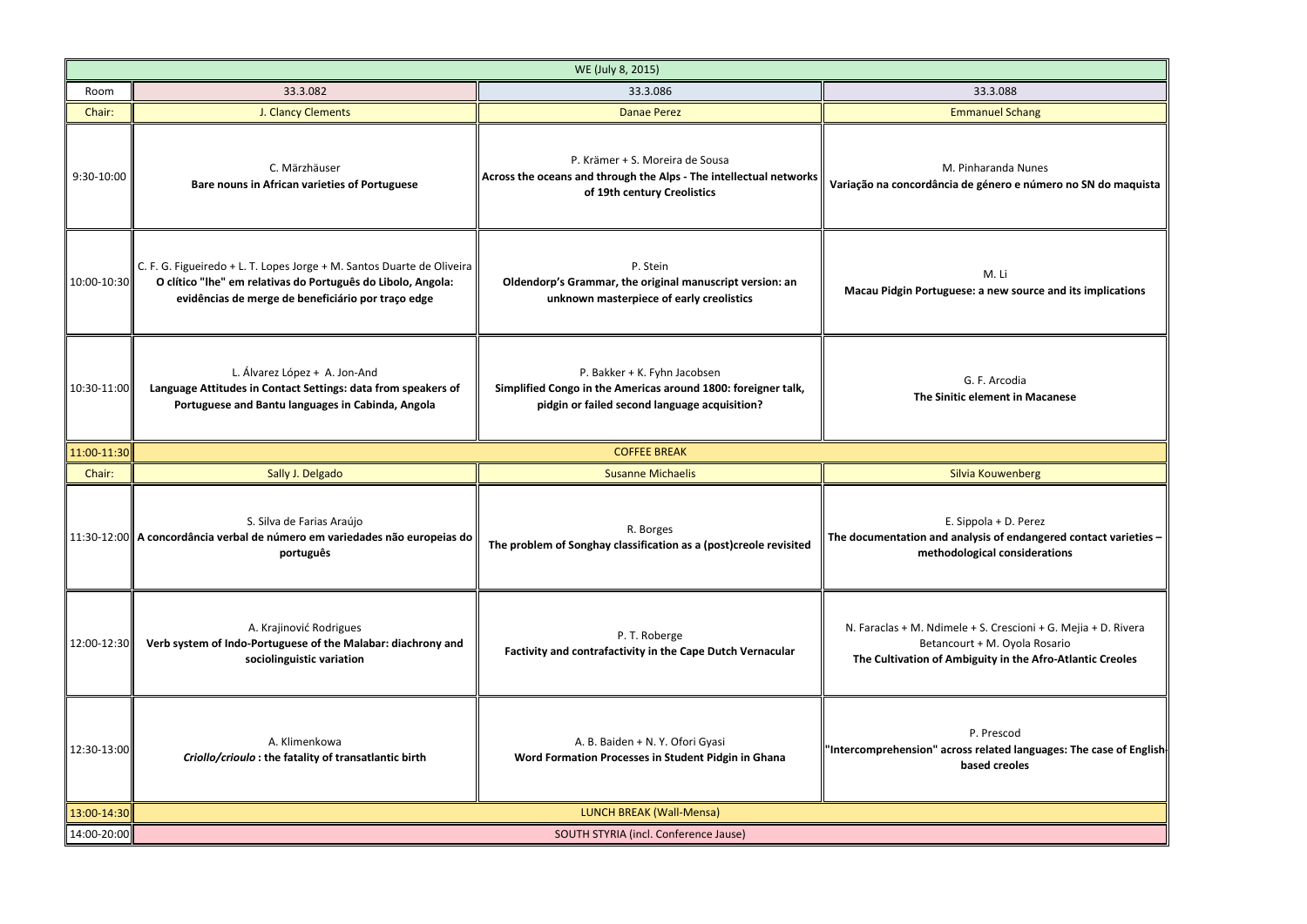|             | TH (July 9, 2015)                                                                                                                                                                                  |                                                                                                                                                                                                                                                     |                                                                                            |
|-------------|----------------------------------------------------------------------------------------------------------------------------------------------------------------------------------------------------|-----------------------------------------------------------------------------------------------------------------------------------------------------------------------------------------------------------------------------------------------------|--------------------------------------------------------------------------------------------|
| Room        | 33.3.082                                                                                                                                                                                           | 33.3.086                                                                                                                                                                                                                                            | 33.3.088                                                                                   |
| Chair:      | <b>Tonjes Veenstra</b>                                                                                                                                                                             | Philipp Krämer                                                                                                                                                                                                                                      | Nélia Alexandre                                                                            |
| 10:00-10:30 | P. Bakker + K. Friis Bøegh + A. Daval-Markussen<br>How European are European-lexifier creoles?                                                                                                     | G. Florigny<br>Presumptive impact of learning Mauritian Creole on students'<br>performance in French: representations on the introduction of<br>Mauritian Creole in Mauritian primary education and analysis of<br>children's productions in French | J. J. F. Nunez + N. Q<br>Contact de langue chez les créolophones<br>des déterminant        |
| 10:30-11:00 | S. Kouwenberg + J. V. Singler + S. Mitchell<br>The quality of the output is determined by the quality of the input:<br>Methodological issues in new computational approaches to creole<br>typology | E. Schang<br><b>Anaphoric Chains in Guadeloupean Creole</b>                                                                                                                                                                                         | M. Amorim Sibald<br><b>Comparing Nominal Sentences in Brazilia</b><br><b>Bissau Creole</b> |
| 11:00-11:30 |                                                                                                                                                                                                    | <b>COFFEE BREAK</b>                                                                                                                                                                                                                                 |                                                                                            |
| Room        |                                                                                                                                                                                                    | 33.3.088                                                                                                                                                                                                                                            |                                                                                            |
| 11:30-12:30 | <b>General Meeting (SPCL)</b>                                                                                                                                                                      |                                                                                                                                                                                                                                                     |                                                                                            |
| 12:30-13:30 | <b>General Meeting (ACBLPE)</b>                                                                                                                                                                    |                                                                                                                                                                                                                                                     |                                                                                            |
| 13:30-14:30 |                                                                                                                                                                                                    | LUNCH BREAK (Wall-Mensa)                                                                                                                                                                                                                            |                                                                                            |

nez + N. Quint **Contact de langue chez les créolophones casamançais: l'exemple**  terminants

rim Sibaldo in Brazilian Portuguese and Guiné**u Creole**